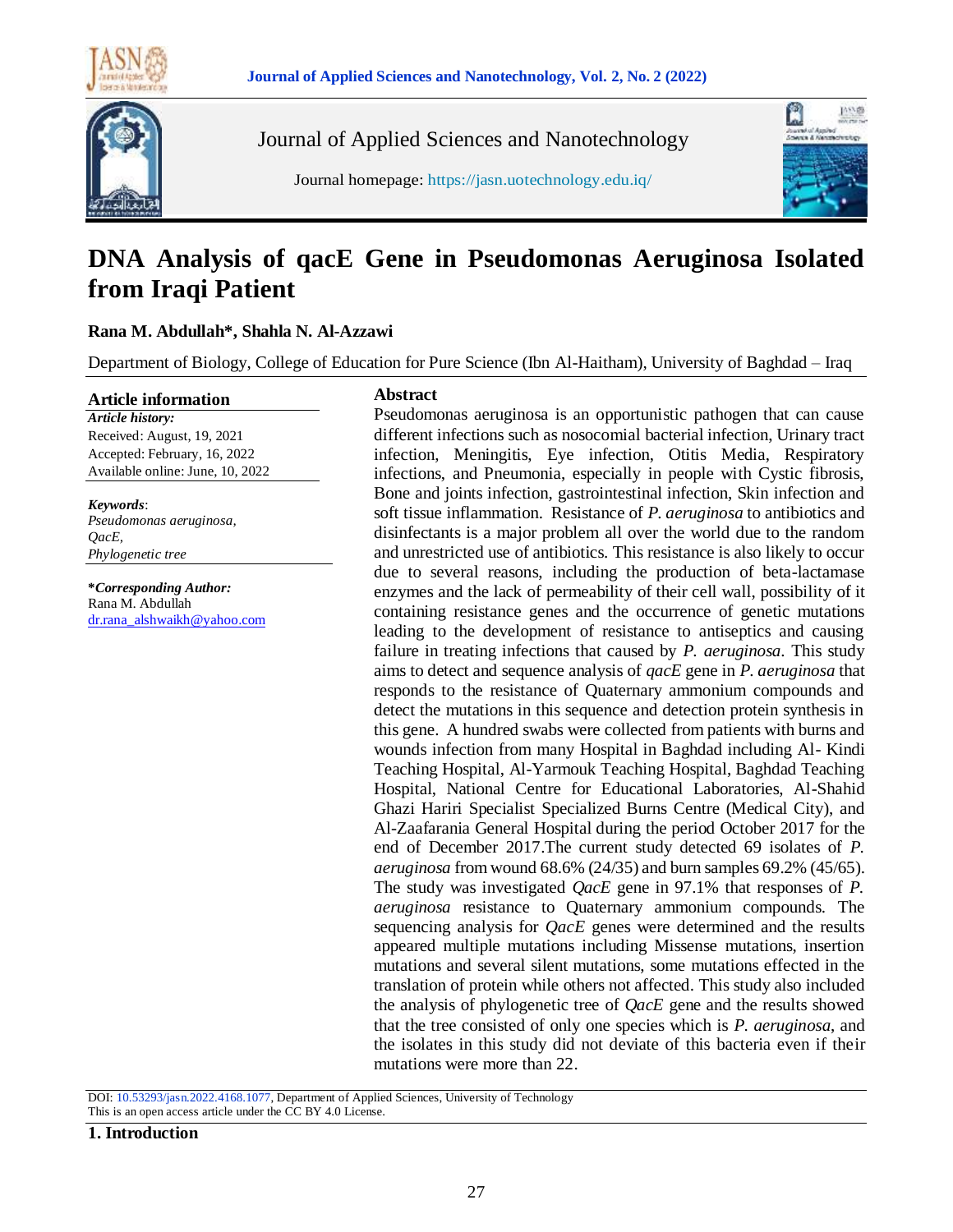*P. aeruginosa* is one of the important bacterial. It is found in water, soil, plants, animals, hospitals and on the skin of natural persons. The skin layer provides natural protection for body tissues, so when any burn or wound leads to damage to this tissue and thus provides an environment for the growth and multiplication of microorganisms, including *P. aeruginosa*, which represents a threat to many patients, including patients suffering from burn and wound inflammation Leukemia. Bacteraemia Septicaemia Immunodeficiency [1, 2, 3] *P. aeruginosa* is an opportunistic pathogen that can cause various infections such as nosocomial bacterial infection, Urinary tract infection, Meningitis, Eye infection, Middle ear infections, Otitis Media, Respiratory infections, and Pneumonia, especially in people with Cystic fibrosis [4], Bone and joints infection, gastrointestinal infection, Skin infection and soft tissue inflammation [5, 6, 7].

*P. aeruginosa* is a disease-causing harmful bacterium because it has many virulence factors that impact its pathogenicity, including flagellum, biofilm, pili IV, the enzyme Exoenzyme S that helps it adhere the in tissue [8, 9], and the enzyme proteolytic enzyme and protein. In addition, Hemolysine, phospholipase, Elastase [10], and an alginate-like exopolysaccharide responsible for the mucoid phenotype, pilus, non-pilus adhesins, flagellum [11] toxins represented by Exotoxin A and Endotoxin, which is responsible for fever and shock associated with Sepsis. Furthermore, *P. aeruginosa* can secrete many pigments, including green-blue pyocyanin, and the culture medium of the bacteria acquires the color of the pyocyanin like Muller Hinton agar and nutrient agar. Bacteria also have a greenish-yellow pyoverdin pigment, and these pigments are dissolved in water [12, 13] in addition to having a layer of alginate and a biofilm, which increases its resistance to antibiotics [14]

Resistance of *P. aeruginosa* to antibiotics and disinfectants is a major problem all over the world due to the random and unrestricted use of antibiotics [15]. This resistance is also likely to occur due to several reasons, including the production of beta-lactamase enzymes and the lack of permeability of their cell wall, as well as the possibility of it containing and acquiring resistance genes from another bacterial genus by plasmids and transposons via bacterial conjugation and the occurrence of genetic mutations in the genes leading to the development of resistance to these antiseptics and causing failure in treating infections caused by *P.aeruginosa* bacteria [16,17].

This study aims to detect and sequence analysis of *qacE* gene in *P. aeruginosa* that responds to the resistance of Quaternary ammonium compounds and detect the mutations in this sequence and detection protein synthesis in this gene.

## **2. Materials and Methods**

## **2.1. Specimen Collection**

A hundred swabs were collected from patients with burns and wounds infection from Al- Kindi Teaching Hospital, Al-Yarmouk Teaching Hospital, Baghdad Teaching Hospital, National Centre for Educational Laboratories, Al-Shahid Ghazi Hariri Specialist Specialized Burns Centre (Medical City), and Al-Zaafarania General Hospital.

## **2.2. Isolation and Diagnosis**

The samples were cultured on the Cetrimide agar medium, MacConkey agar, and blood agar. Biochemical tests (oxidase and catalase) were performed for the final detection of isolates using API20E system according to the instruction by BioMerieux Company (France) [18].

## **2.3. Genomic DNA Extraction**

A Bioneer extraction kit was used for DNA Bacteria Kit extraction according to manufacture instruction Presto TM Mini the supplier of the company (Bioneer, Korea) to extract DNA from the *P. aeruginosa* isolates according to the instructions of the company.

## **2.4. DNA Purity**

The purity of DNA output in the Nano-drop (Korea) device was measured the purity of obtained was between  $(1.7-2).$ 

## **2.5. QacE Gene Primer Design**

Primers were designed using the Primer 3 plus program from the NCBI website primer sequence F: (ATGACCAACTATCTCTACCT) R: (AACAACTGGATCAC CAGCA) size 311 bp.

## **2.6. Prepare PCR Mixture**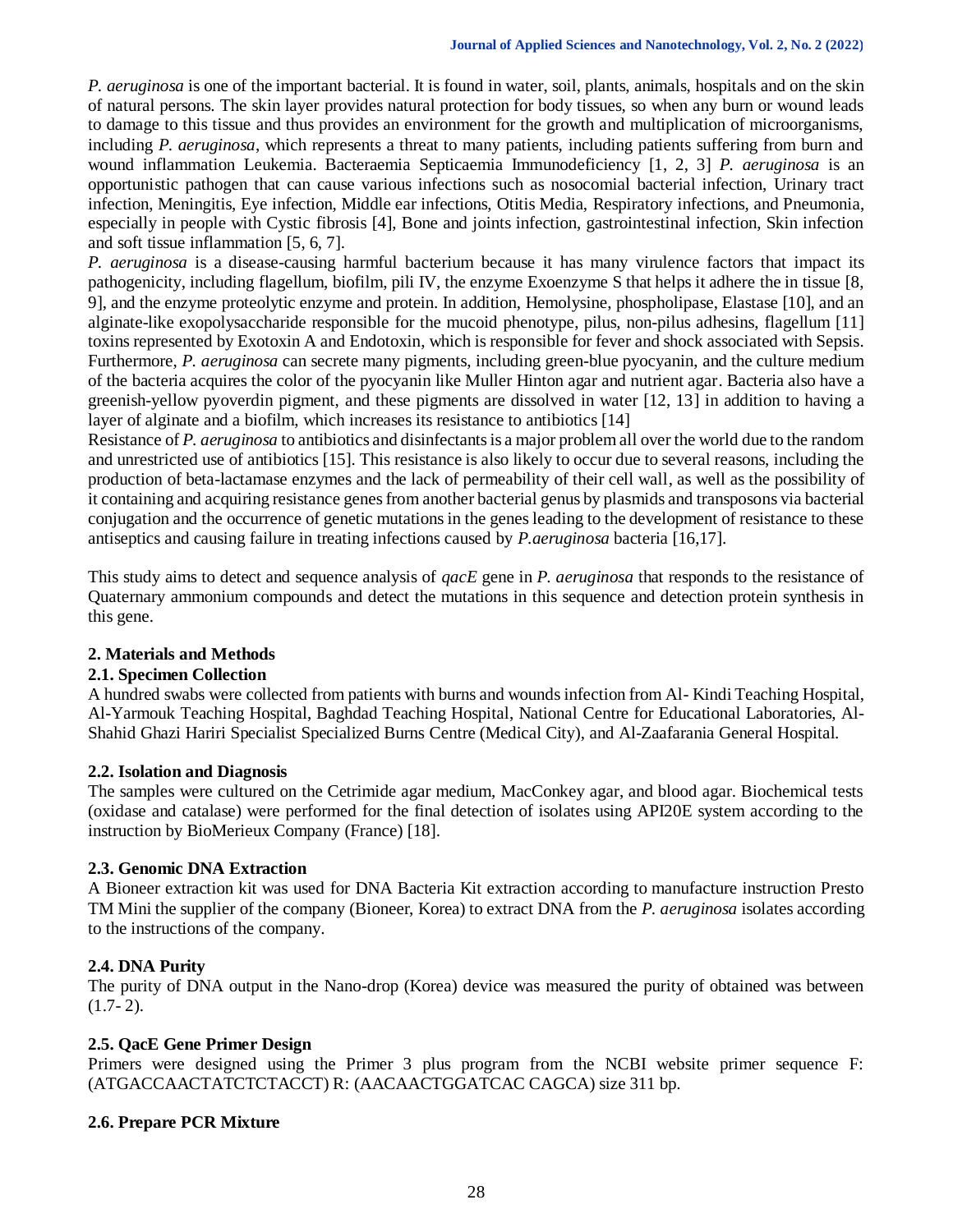The reaction mixture consisted (GO Taq Green Master Mix Bioneer (Korea) 5μl, F-Primer 2 μl, R-Primer 2 μl, DNA template 5 μl, Deionized Sterile Distilled Water 11 μl. The optimum conditions for the detection of this gene were one cycle for 5 minutes at 95 °C for initiation 30 cycles for 30 seconds at 95 °C for DNA denaturation, 30 seconds at 55.5 °C for annealing to DNA, 45 seconds at 72 °C to elongate and then only one cycle for 5 minutes and at 72°C for final elongation.

# **2.7. Electrophoresis**

DNA product 5 μl was transferred to the gel electrophoresis system using agarose gel 2% with 100 volts for 60 minutes, then imaging using ultraviolet radiation at a wavelength of 260 nanometres and photographed with a high-resolution camera.

# **2.8. DNA Sequencing Analysis**

After initial amplification of *P. aeruginosa qacE* gene, the PCR product of (20μl) DNA of each F primer and R primer was sent to US NICEM Company for sequencing by a Genetic analyzer. DNA sequence data were analysed using NCBI (National Centre for Biotechnology Information) database and using BioEdit program (V.7.2.5) [19]

Analysis Phylogenetic tree by using the NCBI-BLASTn software then the results were combined with each other and the merging sequences were viewed by tree Fig. [20, 21].

# **3. Result and Discussion**

The current study detected sixty-nine of *Pseudomonas aeruginosa isolate* from a wound and burn samples. The rate isolates of *Pseudomonas aeruginosa* from wound and burn samples was68.6% (24/35) and 69.2% (45/65), respectively. *P.* aeruginosa is one of the most important species of the genus *Pseudomonas* due to its widespread and severe pathogens. In addition, they are opportunistic pathogens and the main cause of infection in Intensive Care Units (ICUs), especially in patients admitted to burn centers. Studies have shown that 75% of deaths are related to Sepsis-related burn injuries, especially in developing countries [7, 22, 23].

The current study was agreement with many studies , these study showed that *P. aeruginosa* was most common bacteria isolated from burn and wounds in Baghdad hospitals [7, 24] where the 76% isolation, as well as that results by Pruitt *et al.* (2001) [25] in another study in the United States a rate of 51.2% of *P. aeruginosa* isolate , the reasons of the difference in rates is due to the difference in the source of the sample, number of samples, geographical location, method of sterilizing wounds or burns, sterilization times, as well as the common and indiscriminate use of antibiotics that had a major role in the emergence of resistance .

Detection antiseptic resistance gene *(QacE gene)* by using a PCR polymerase chain reaction in all *P. aeruginosa* isolates using Specialized (*QacE*) gene, as the results showed that 67 isolates (97.1%) to *P. aeruginosa* possessing the *QacE* gene, while that only isolates no.50 and isolate no.54 do not contain this gene. Furthermore, when comparing the replicated with Ladder, it was found that the resulting band has a molecular weight (311 bp) and as shown in Figure (1).

The result found the differed with [26] who determined the prevalence of the *QacE* gene in 42.3% of *P. aeruginosa* for disinfectants, including quaternary ammonium compounds, which include Cetramide, the researcher Kucken et al. [27] determined the prevalence of the *QacE* gene at 32.8%. On the other hand, Mahzounieh *et al.* [28] found that the prevalence of the *QacE* gene is 50% in *P.aeruginosa* isolated from burn hospitals in Tehran and Isfahan. The difference in *QacE* gene concentrations in *P. aeruginosa* isolates is due to the number of samples taken, the source of the isolate, the type, and the concentration of the disinfectant [29, 30]. As for inside Iraq, there are no studies similar to this current study.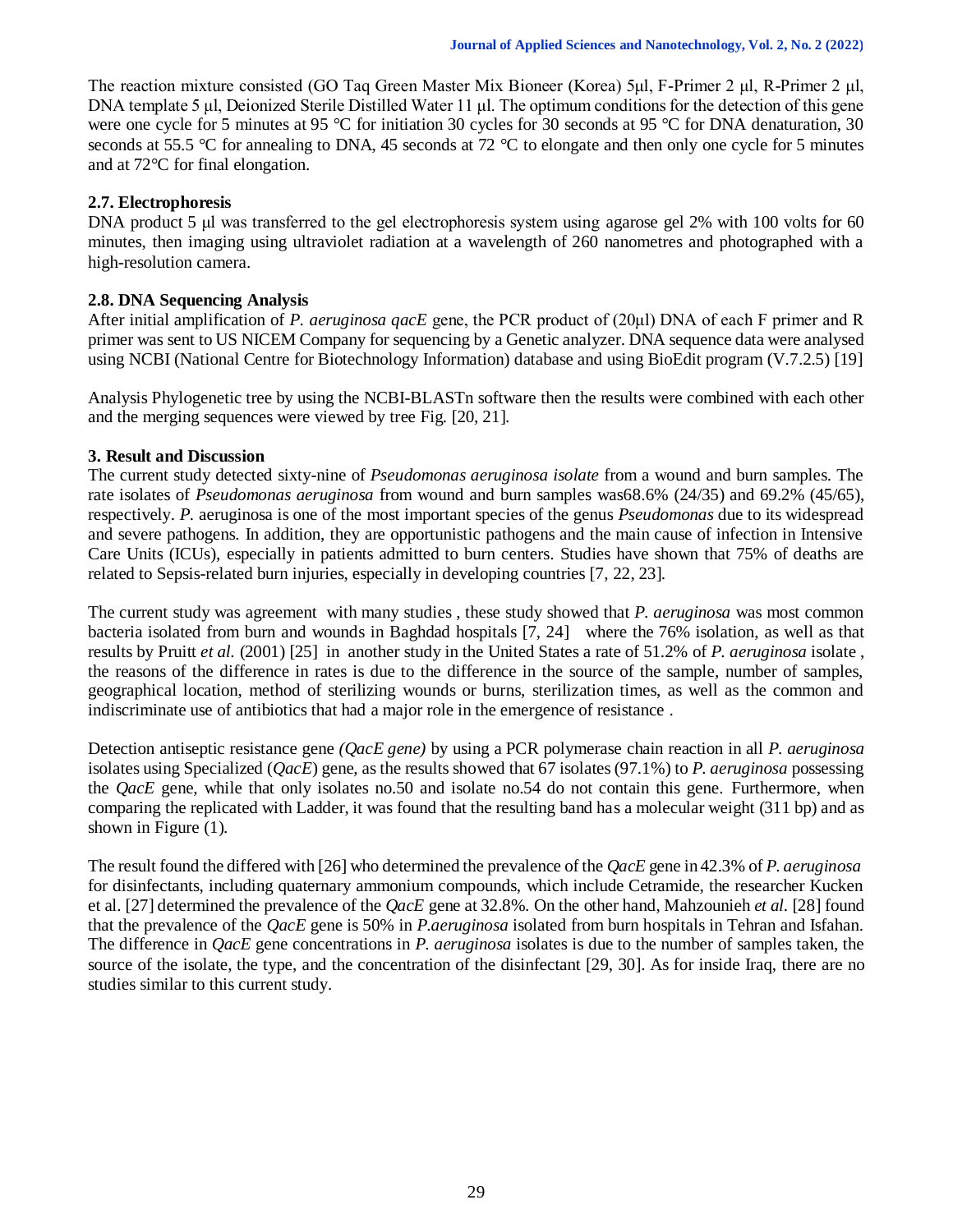

**Figure (1):** Electrophoresis of PCR Product of *QacE* gene (311 b p) in *P. aeruginosa* at 2% Agarose 100 volt at 60 mint Line M: DNA ladder (100 - 2000 bp), Line 1,2, 3, 4 5, 6, 7, 8, 9, 10, 11, 12, 13, 14, 15, 16, 17, 18, 19, 20, 21,22,23,24,25,26,27,28,29,30,31,32 ,33,34, 35, 36, 37, 38, 39, 40, 41, 42, 43, 44, 45, 46, 47, 48, 49, 51, 52, 53, 55, 56, 57, 58, 59, 60, 61, 62, 63, 64, 65, 66, 67, 68, 69 (*P. aeruginosa* isolates possessing the *QacE* gene).

## **3.1. DNA Sequencing**

The results of the *QacE* gene's DNA sequence analysis showed that the Ps-1 isolate did not have any genetic mutation. While genetic mutations occurred in the DNA of the *QacE* gene for the isolates PS-2, Ps-3, Ps-4, Ps- 5 isolated from burns of *P. aeruginosa*. As (4) genetic mutations occurred in the isolate Ps-2 of *P. aeruginosa* isolated from burns, the first was a substitution of the nitrogenous base Adenine with Guanine at the site 195 subjects 56117843, and also the nitrogen base of Cytosine was replaced by the guanine at position 5611 in subject 19846 The substitution of the Cytosine with guanine was obtained at the position 258 in subject 56117906. The Cytosine was replaced by Thymine at position 270 at the subject o56117918. That all mutations were of the type of silent mutation, which produced the same amino acid and did not affect the protein translation as in Table (1), Figure (2), and Figure (3).

**Table (1):** Changes in Nitrogenous Bases and Their Effect on Translating Amino Acid of the QacE gene for Ps-2 Isolate of P. aeruginosa.

| Nitrogen<br>base | Change in<br>nitrogen base | Position | Subject  | Amino<br>acid | Change in<br>amino acid | Type of<br>mutation |
|------------------|----------------------------|----------|----------|---------------|-------------------------|---------------------|
| Adenine          | Guanine                    | 195      | 56117843 |               |                         | Silent              |
| Cytosine         | Guanine                    | 198      | 65117846 |               | -                       | Silent              |
| Cytosine         | Guanine                    | 258      | 6117906  |               |                         | Silent              |
| Cytosine         | Thymine                    | 270      | 56117918 |               | -                       | Silent              |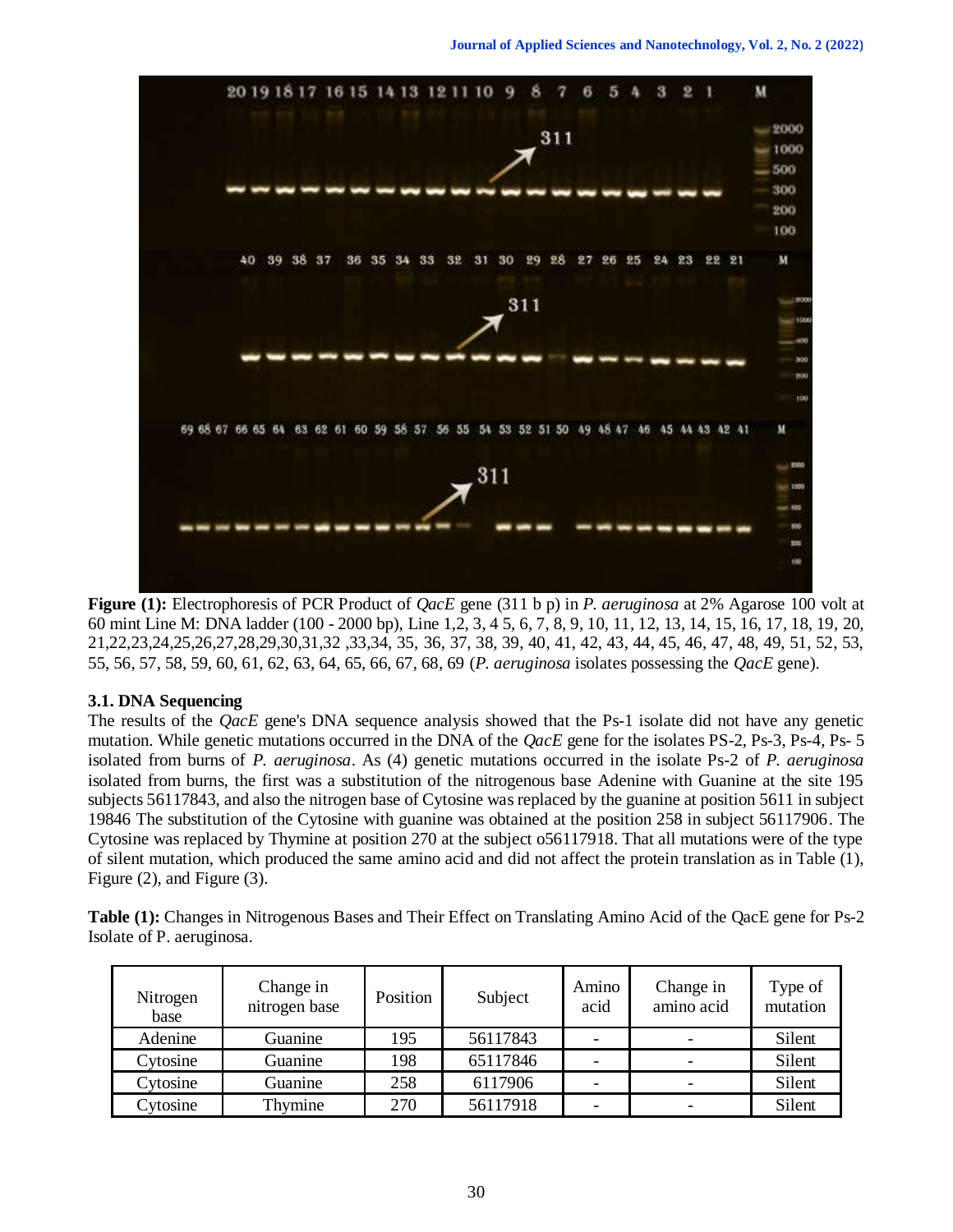As for the isolation of Ps-3, there was a (19) mutation of *P. aeroginosa*. The nitrogen base Cytosine replaced the nitrogen base of Adenine at position 78 subjects, 56117726. The nitrogen base of adenine was replaced by guanine at position 90 for subject 56117738, and the nitrogen base was replaced by nitrogenous base Cytosine at the guanine at position 141 for subject 56117789. The nitrogenous base replaced the nitrogenous base Adenine with nitrogenous base Adenine at position 144, nitrogenous base Adenine at position 144, and nitrogenous base Adenine at the position of the residue 56117804. The nitrogen base was replaced by the nitrogenous base of guanine at position 168 56117816. The nitrogen base replaced the nitrogenous base of guanine at position 168 56117819, and the nitrogen base replaced the nitrogenous base cytosine with the nitrogen base of guanine at position 192 of the liquor 56117840. The genetics of adenine with the nitrogen base of guanine at the nitrogen base 195 for alcohol 56117843, the nitrogen base replaced cytosine with the nitrogen base of guanine at the position 198 at the residue 56117846, the nitrogen base replaced the nitrogenous base Cytosine with the nitrogenous base Thymine substituted the nitrogenous base Thymine at position 20755 at the site of Thymine 5611, the nitrogen base of Thymine was at the site 222 at the residue 56117870, the nitrogenous base replaced the nitrogenous base Cytosine with the nitrogenous base of guanine at position 255 at the residue 56117903, the nitrogenous base replaced the cytosine with the nitrogenous base of the guanine at the position 26794.

Mutation did not affect the translation of the protein, and the nitrogenous base of guanine was replaced by the nitrogenous base of thymine at position 73 at the inundation of 56117721, and the mutation was of the type of missense mutation as the amino acid was converted to the amino acid serine. The substitution of the thymine base with the nitrogen base cytosine arrived at the residue 79 sites 56117727, and the mutation was of the Missense type. The amino acid was converted from Phenylalanine to the amino acid Lucien. Missense, i.e., the amino acid was replaced by Leucine to the amino acid Valine, and the nitrogenous base Cytosine replaced the nitrogen base with the nitrogen base Adenine at the residue 196 sites 56117844, which led to the replacement of the amino acid Leucine with the amino acid Methionine. This mutation is of the Missense type, as shown in Table (2), Figures (2 & 3).

| Nitrogen<br>base | Change in<br>nitrogen base | Position | Subject  | Amino<br>acid            | Change in<br>amino acid      | Type of<br>mutation |
|------------------|----------------------------|----------|----------|--------------------------|------------------------------|---------------------|
| Guanine          | Thymine                    | 73       | 56117721 | Alanine                  | Serine                       | Missense            |
| Adenine          | Cytosine                   | 78       | 56117726 |                          |                              | Silent              |
| Thymine          | Cytosine                   | 79       | 56117727 | Phenyl-<br>alnine        | Leucine                      | Missense            |
| Guanine          | Adenine                    | 87       | 56117735 |                          |                              | Silent              |
| Adenine          | Guanine                    | 90       | 56117738 |                          |                              | Silent              |
| Cytosine         | Guanine                    | 124      | 56117772 | Leucine                  | Valine                       | Missense            |
| Cytosine         | Guanine                    | 141      | 56117789 |                          | $\overline{\phantom{0}}$     | Silent              |
| Guanine          | Adenine                    | 144      | 56117792 | $\overline{\phantom{0}}$ | $\overline{\phantom{a}}$     | Silent              |
| Cytosine         | Thymine                    | 156      | 56117804 |                          | -                            | Silent              |
| Cytosine         | Adenine                    | 168      | 56117816 |                          | -                            | Silent              |
| Cytosine         | Guanine                    | 171      | 56117819 |                          | $\qquad \qquad \blacksquare$ | Silent              |
| Cytosine         | Guanine                    | 192      | 56117840 |                          |                              | Silent              |
| Adenine          | Guanine                    | 195      | 56117843 |                          |                              | Silent              |
| Cytosine         | Adenine                    | 196      | 56117844 | Leucine                  | Methio-nine                  | Missense            |
| Cytosine         | Guanine                    | 198      | 56117846 |                          |                              | Silent              |
| Cytosine         | Thymine                    | 207      | 56117855 | $\overline{\phantom{0}}$ | $\overline{\phantom{a}}$     | Silent              |
| Guanine          | Thymine                    | 222      | 56117870 |                          | $\qquad \qquad \blacksquare$ | Silent              |
| Cytosine         | Guanine                    | 255      | 56117903 |                          | $\qquad \qquad \blacksquare$ | Silent              |
| Cytosine         | Guanine                    | 264      | 56117912 |                          |                              | Silent              |

**Table (2):** Changes in Nitrogenous Bases and Their Effect on Translating Amino Acid of the QacE gene for Ps-3 Isolate of P. aeruginosa.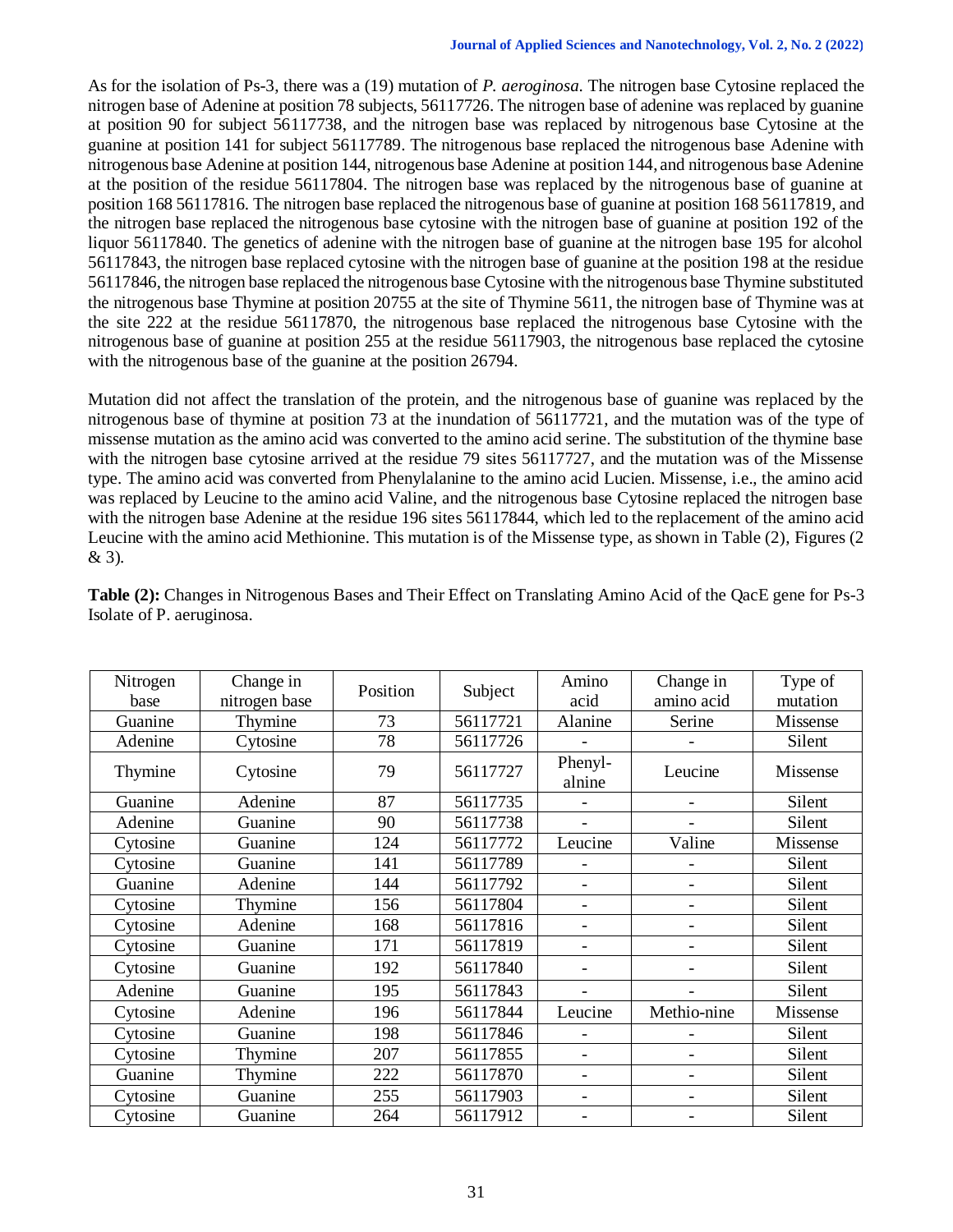These results showed many mutations, including silent mutation that did not affect any change of amino acid, and the result showed four missense mutations that change amino acid instead of the original amino acid. The change in the amino acid sequence is either acceptable when a single base change leads to the substitution of an amino acid with another similar in function to the original amino acid.

The change may be partially acceptable which results in a protein molecule with partial activity, or is unacceptable when the protein molecule is unable to function in its role and function. When a change occurs in the genetic code to one of the three genetic codes UAA, UAG, or UGA, then the nonsense mutation occurs.

When a codon nonsense appears in the mRNA molecule sequence that leads to the premature termination of the amino acids in the peptide chain, and then producing an incomplete piece of the protein molecule to be produced that cause of ineffective protein [31]. While Missense mutations are mutations lead to change in amino acid in the protein sequence. [32].

The isolation of Ps-4 replaced cytosine with thymine at position 97 at subject 56117745, and the nitrogenous base of adenine was replaced by guanine at position 195 for subject 56117843. It was found that there are two silent mutations as shown in Table (3), Figure (2), and Figure (3).

**Table (3):** Changes in Nitrogenous Bases and Their Effect on Translating Amino Acid of the *QacE* gene for Ps-4 Isolate of *P. aeruginosa*.

| Nitrogen | Change in     | Position | Subject  | Amino | Change in  | Type of  |
|----------|---------------|----------|----------|-------|------------|----------|
| base     | nitrogen base |          |          | acid  | amino acid | mutation |
| Cytosine | Thymine       | 97       | 56117745 |       |            | Silent   |
| Adenine  | Guanine       | 195      | 56117843 |       |            | Silent   |

Ps-5 isolation replaced Cytosine with Thymine at site 207 at subject 56117855. When analyzing the results of translating the amino acid to the *QacE* gene with the effects of the original amino acid translation, it was found that one mutation of the silent mutation as shown in Table (4), Figures (2), and Figures (3). The *QacE* gene was registered in the NCBI under serial numbers (LC381962.1 and LC381963.1).

**Table (4):** Changes in Nitrogenous Bases and Their Effect on Translating Amino Acid of The QacE gene for Ps-5 Isolate of P. aeruginosa.

| Nitrogen<br>base | Change in<br>nitrogen base | Position | Subject  | Amino<br>acid            | Change in<br>amino acid  | Type of<br>mutation |
|------------------|----------------------------|----------|----------|--------------------------|--------------------------|---------------------|
| <b>Extosine</b>  | Thymine                    | 207      | 56117855 | $\overline{\phantom{a}}$ | $\overline{\phantom{0}}$ | Silent              |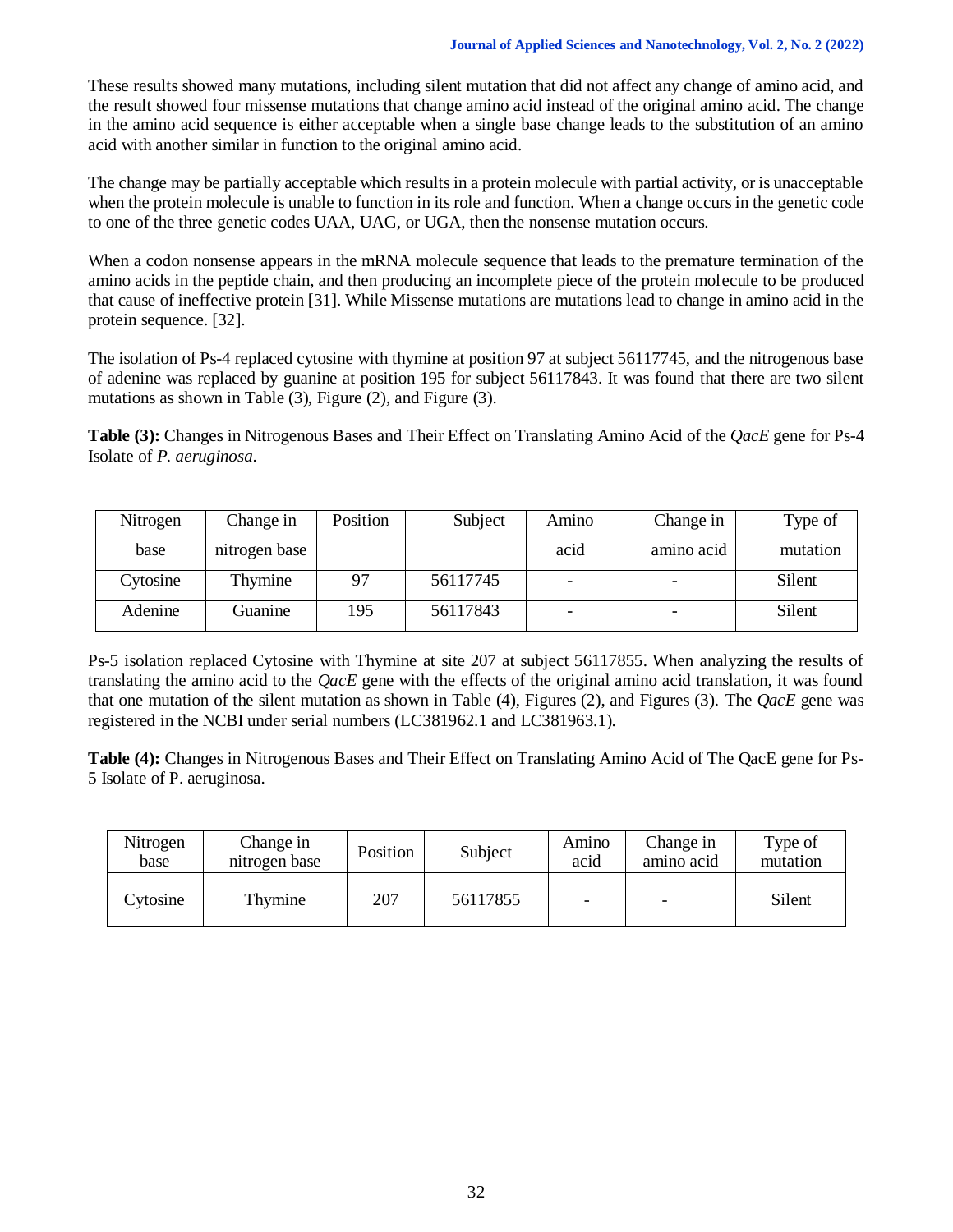|                  | 10                                                                                                                     | 20  | 30  | 40  | 50      | 60  | 70  | 80  | 90  | 100 |
|------------------|------------------------------------------------------------------------------------------------------------------------|-----|-----|-----|---------|-----|-----|-----|-----|-----|
|                  |                                                                                                                        |     |     |     |         |     |     |     |     |     |
| BGV84 25865, ref | ATGACCAACTATCTCTACCTCGCCATCGCCATCGCCGCCGAAGTGGTCGCCACCACCTCGCTGAAAGCCGTCGCCGGATTCAGCAAGCCACTGCCGCTGC                   |     |     |     |         |     |     |     |     |     |
| BGV84 25865, A1  |                                                                                                                        |     |     |     |         |     |     |     |     |     |
| BGV84 25865, A2  |                                                                                                                        |     |     |     |         |     |     |     |     |     |
| BGV84 25865, A3  |                                                                                                                        |     |     |     |         |     |     |     |     |     |
|                  |                                                                                                                        |     |     |     |         |     |     |     |     |     |
|                  | 110                                                                                                                    | 120 | 130 | 140 | 150 160 |     | 170 | 180 | 190 | 200 |
|                  | المتما وتتباعيننا تبينا تبينا تبينا تبينا وتبيا تبينا تبينا تبينا تبينا تبينا تبينا تبينا تبينا تبينا وتبيا تبينا تبين |     |     |     |         |     |     |     |     |     |
| BGV84 25865, ref | TGCTGGTGGTGGCGGCTACGTGCTCGCCTTCAGCATGCTCGTGCTGGTCATGCGCACCCTGCCGGTCGGCGTGGTCTACGCCATCTGGTCCGGACTCGG                    |     |     |     |         |     |     |     |     |     |
| BGV84 25865, A1  |                                                                                                                        |     |     |     |         |     |     |     |     |     |
| BGV84 25865, A2  |                                                                                                                        |     |     |     |         |     |     |     |     |     |
| BGV84 25865, A3  |                                                                                                                        |     |     |     |         |     |     |     |     |     |
|                  |                                                                                                                        |     |     |     |         |     |     |     |     |     |
|                  |                                                                                                                        |     |     |     |         |     |     |     |     |     |
|                  | 210                                                                                                                    | 220 | 230 | 240 | 250     | 260 | 270 | 280 | 290 | 300 |
|                  |                                                                                                                        |     |     |     |         |     |     |     |     |     |
| BGV84 25865, ref | CATCGTCCTGGTCAGCCTGGTGGCGATGTTCGTCTACGGCCAGCGCCTGGACCCCGCCGCCTCCTCGGCATCGGCCTGATCATCGCCGGCGTGCTGGTG                    |     |     |     |         |     |     |     |     |     |
| BGV84 25865, A1  |                                                                                                                        |     |     |     |         |     |     |     |     |     |
| BGV84 25865, A2  |                                                                                                                        |     |     |     |         |     |     |     |     |     |
| BGV84 25865, A3  |                                                                                                                        |     |     |     |         |     |     |     |     |     |
|                  |                                                                                                                        |     |     |     |         |     |     |     |     |     |
|                  | 310                                                                                                                    |     |     |     |         |     |     |     |     |     |
|                  | والمتمامين                                                                                                             |     |     |     |         |     |     |     |     |     |
| BGV84 25865, ref | ATCCAGTTGTT                                                                                                            |     |     |     |         |     |     |     |     |     |
| BGV84 25865, A1  | .                                                                                                                      |     |     |     |         |     |     |     |     |     |
| BGV84 25865, A2  | .                                                                                                                      |     |     |     |         |     |     |     |     |     |

**Figure (2):** Sequence Analysis of The *QacE* Reference Gene with Twenty-Six Changes Occurring for *P.aeruginosa* Isolates PS-2, Ps-3, Ps-4, and Ps-5 Using The DNASTAR Lasergene Edit Seq Program.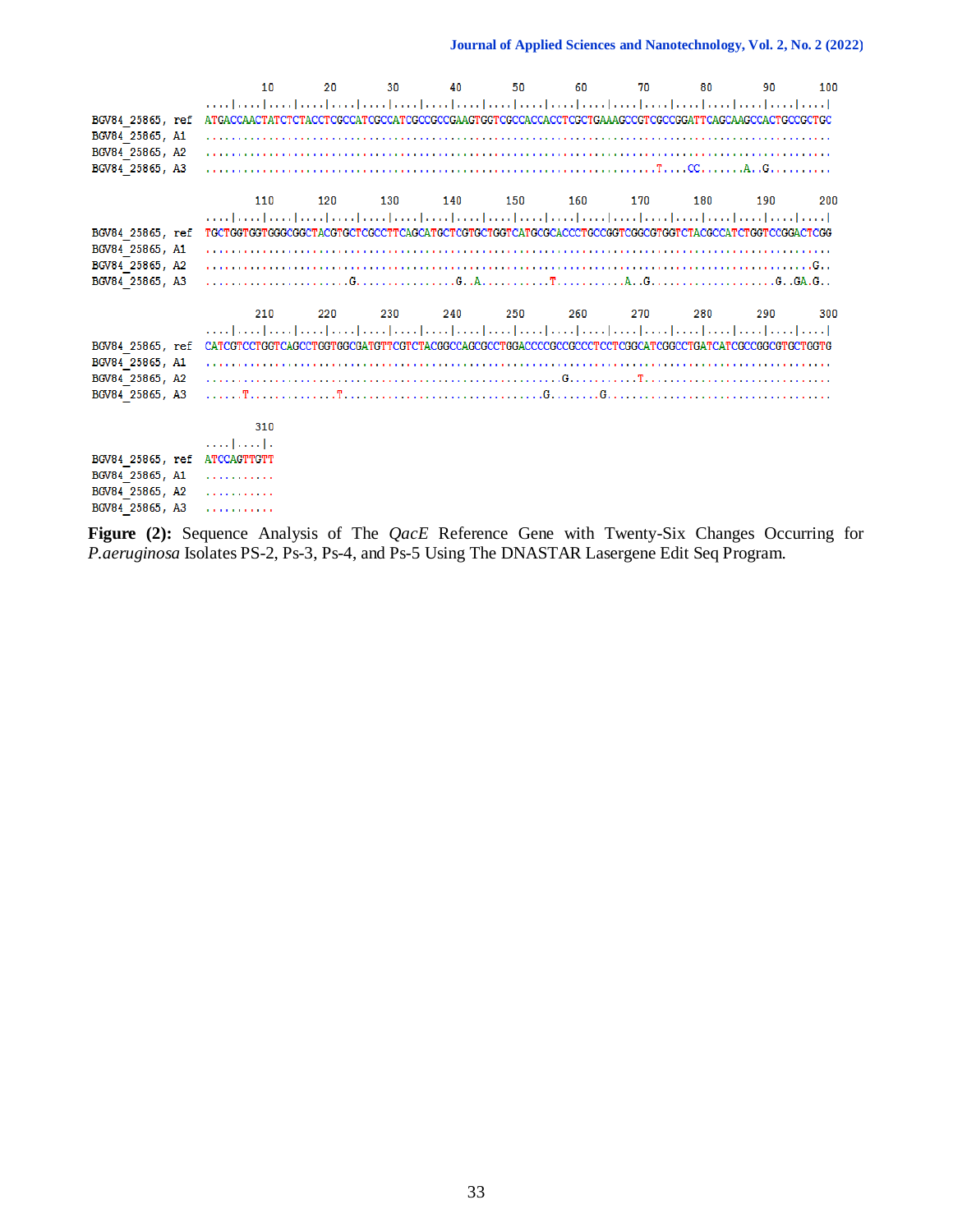

**Figure (3):** The Number and Location of Genetic Mutations of The *QacE* gene (311 bp) of The Isolates Ps-2, Ps-3, Ps-4, and Ps-5 within the *P.aeruginosa* Bacterial Sequences.

# **3.2. Analysis Phylogenetic Tree**

The *QacE* gene size (311 base pairs) was analyzed using the NCBI-BLASTn software [20]. The results were then combined and the merging sequences were viewed by Fig tree and 104 sequences were used for comparison from the NCBI website of global isolates of *P. aeruginosa* and found that tree of *P. aeruginosa* local isolates have occupied several different sites within the genetic tree and species, it was found that this genetic tree consisted of only one type of *P. aeruginosa*, and it was found that all local sequences did not deviate from the species even if its mutations increased to 22 A mutation as shown in Figure (4) [21].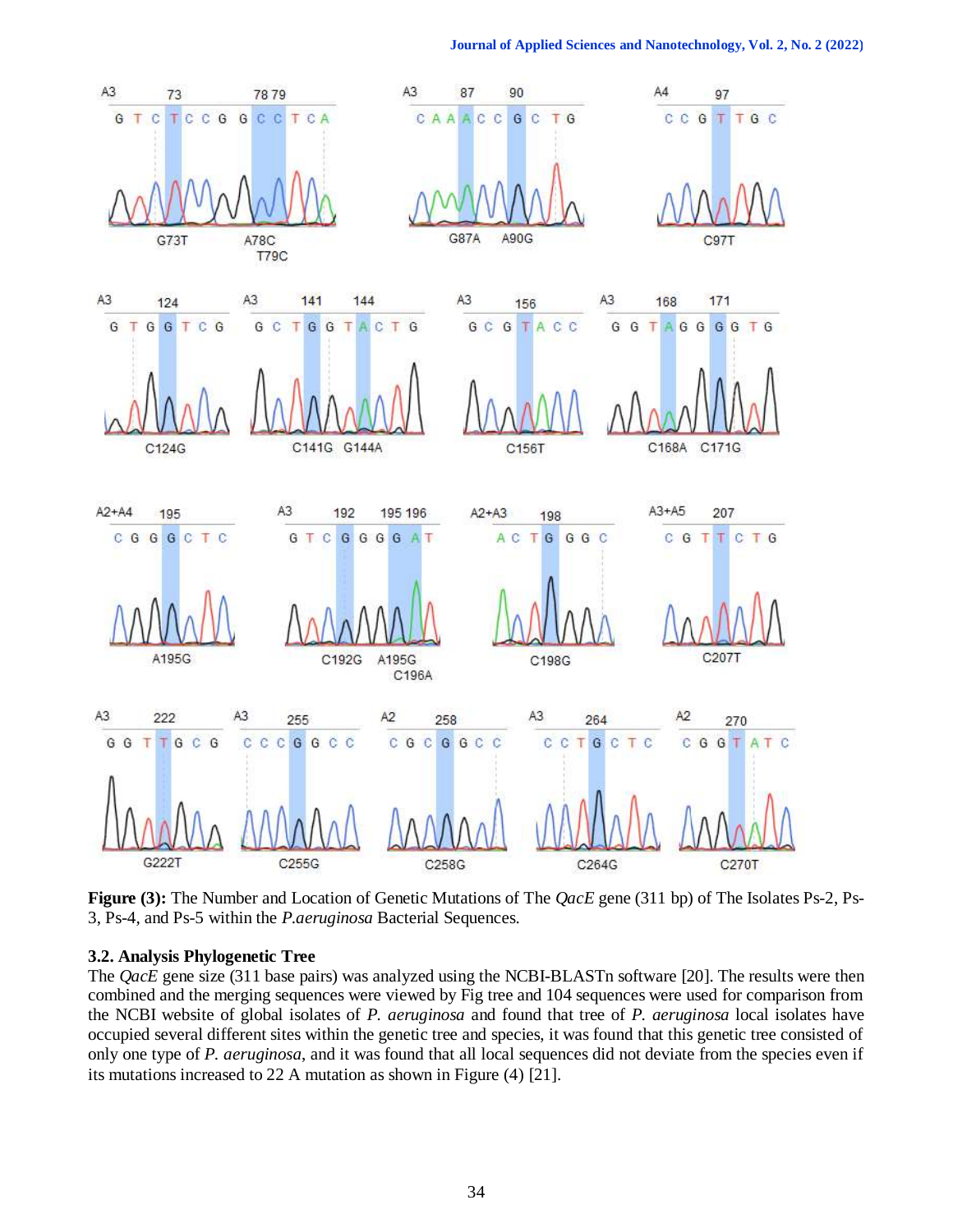

**Figure (4):** Analysis of Phylogenetic Tree of *QacE* gene (311 base pairs) of *Pseudomonas aeruginosa* Isolates. The Black Colour Indicates the Heterogeneities of Ps-2, Ps-3, Ps-4, and Ps-5 While the Blue Colour Indicates the Reference *Pseudomonas aeruginosa* Obtained from The NCBI Site.

#### **4. Conclusions**

The results showed many mutations in *QacE* gene, including silent mutation this mutation did not affect in translation of amino acid and result showed four missense mutations that change an amino acid instead of original amino acid.

The change in amino acid sequence is either acceptable when a single base change leads to the substitution of an amino acid with another similar in function to the original amino acid. The change may be partially acceptable which results in a protein molecule with partial or abnormal activity, or the change is unacceptable when the protein molecule is unable to function in its role and function.

## **Conflict of Interest**

The authors declare that they have no conflict of interest.

## **References:**

- [1] R. M., Abdullah, S. F Samaan, A. M. AL-Shwaikh, ''Study the effect of antibiotic combination of beta –lactam and aminoglycoside with another group of antibiotics and their synergism effect.'' *Journal of the Arab Board of Health Specializations* Vol.11, No 1, 62-68, 2010
- [2] M. B Jalil, Z. R. Abdul-Hussein, and H. A AL-Hmudi," Isolation and identification of multi drug resistant biofilm prpducer with Burn Wound infection in Basra Provincel Iraq" *IJDR* 7, 11, 2017.
- [3] N. A. Hassuna; A. H. Ibrahim; S. M. Abo Eleuoon and H.A.W. Rizk, "High prevalence of Multidrug Resistant *Pseudomonas aeruginosa* recovered from Infected Burn Wounds in children" *Med. Pub. J.,* vol. 6, No. 4, 1- 7,2015.
- [4] S. S. Pedersen, N. Hoiby, F. Espersen, and C. H. Koch, "Role of alginate in infection with Mucoid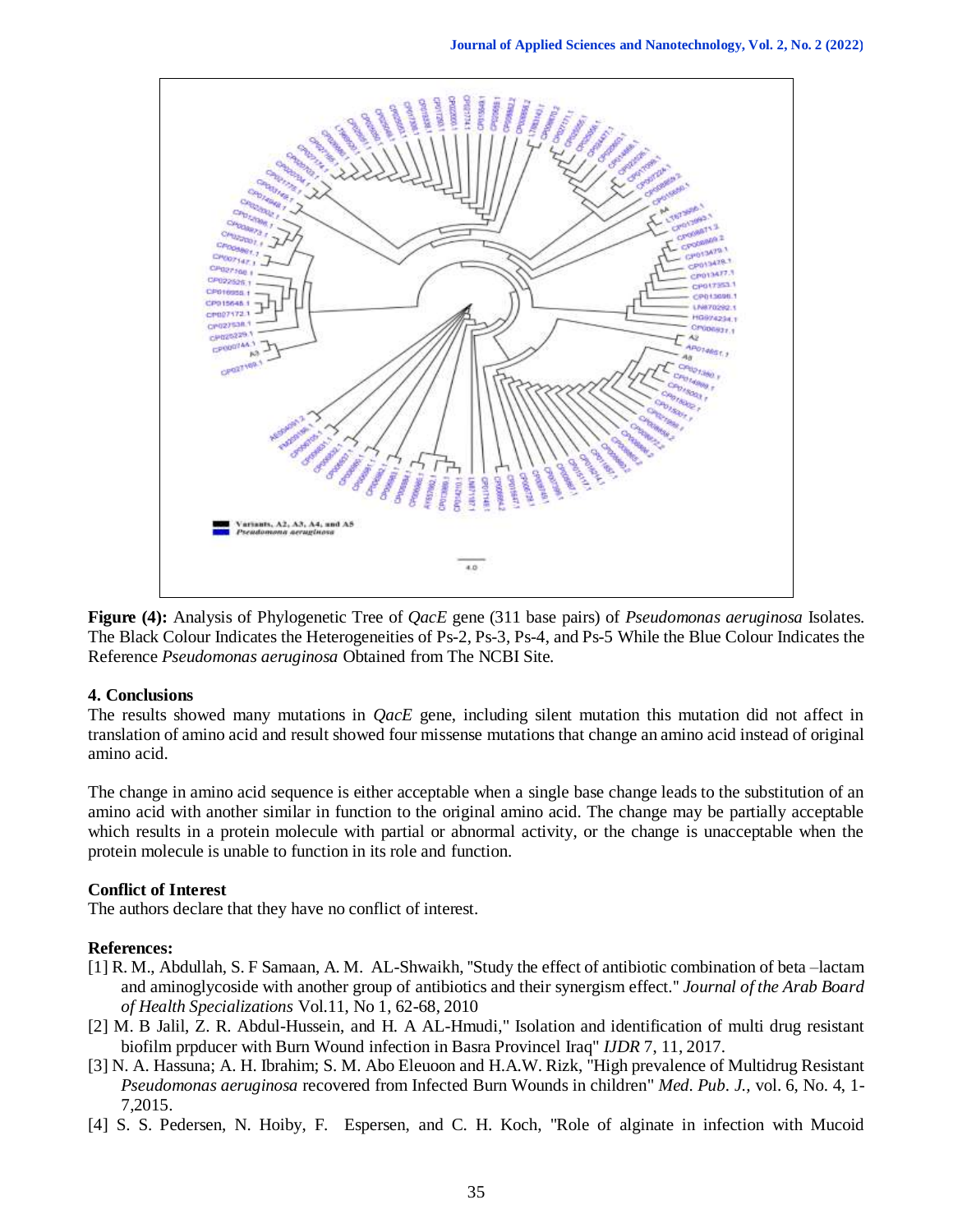*Pseudomonas aeruginosa* in cystic fibrosis". 47: 6-13. 2018.

- [5] W. Ullah, M. Qasim, H. Rahman, Y. Jie, and N. Muhammad. "Beta-lactamase-producing *Pseudomonas aeruginosa*: Phenotypic characteristics and molecular identification of virulence genes" *JCMA*., 80, 173- 177,2017.
- [6] W. Levinson,"Medical Microbiology and Immunology" 14th. Mc Graw Hill Education. USA. 821,2016.
- [7] A.A. Neamah"Molecular detection of virulence factor genes in *Pseudomonas aeruginosa* isolates from human and animals in Diwaniya province Kufa" *J. Vet. Med. Sci.,* Vol. 8, No. 1, 218-231.2017.
- [8] B. H. Jasim and E. H. Ali. Enhanced Production of Fibrinolytic Enzyme from *Pseudomonas aeruginosaby* Optimization Media Components. *Journal of Applied Sciences and Nanotechnology*, Vol. 1, No. 2, 2021.
- [9] S. A. Ochoa, F. Lopez-Montiel, G. Escalona, A,Cruz-Cordova, L.B. Davila, B. Lopez-Martinez, Y. Jimenez-Tapia, S. Giono, C. Eslava, R. Hernandez-Castro, and J. Xicohtencati-Cortes." Pathgenic characteristics of *Pseudomonas aeruginosa* strains resistance to carbapenems associated with biofilm formation" J. *Bol. Med. Hosp. Infant.,* Vol, 70, No. 2, 133-144 .2013.
- [10] N. N. Hussein and M. M. Khadum, " Evaluation of the Biosynthesized Silver Nanoparticles" Effects on Biofilm Formation'', *Journal of Applied Sciences and Nanotechnology*, Vol.1, No. 1, 2021
- [11] R.M.A. Al-Shwaikh, A.M.A. Al-Shuwaikh, and A. F. Al-arnawtee. "Nucleotide sequences of the *Pseudomonas aeruginosa algD* gene isolated from Iraqi patients with otitis media" *Current Research in Microbiology and Biotechnology*. Vol. 5, No. 3, 1062-1070, 2017.
- [12] R.M.A. Al-Shwaikh, A.M.A. Al-Shuwaikh, and A. F. Al-arnawtee . "Study of *pvd A* Gene Sequencing from *Pseudomonas aeruginosa* Isolated from Burn Infections" *Diyala Journal for Pure Science*. Vol, 17, Issue, 2, 1-12, 2021.
- [13] T. SudhaKar, S. Karpngam, and J. Premkumer, "Biosynthesis antibacterial activity of pyocyanin pigmented produced by *pseudomonas aeruginosa* SU1" *JCPRG*5. Vol. 7, No, 3, 921-924.2015.
- [14] A. Alhazmi. "*Pseudomonas aeruginosa* pathogenesis and pathogenic Mechanisms" *IJB*, Vol. 7, No.2, 44- 68.2015.
- [15] M. Mitiku, S. Ali and G. Kibru, "Antimicrobial drug resistance and disinfectants susceptibility of *Pseudomonas aeruginosa* isolates from clinical and environmental samples in Jimma University Specialized Hospital, South west Ethiopia" *AJBLS*., Vol. 2, No. 2, 40-45.2014.
- [16] N.S. Hashemi, M. Mojiri, P.Y. Kachouyi, S.H. Eskandari, M. Mohammadian, and I. Alavi, Prevalence of antibiotic resistance and *blal MP-1* gene among *Pseudomonas aeruginosa* Strains isolated from burn and Urinary tract infections in Isfahan. *Central Iran. Microbiol. Res.*, 8: 59-63.2017.
- [17] M. Ekizoglu, M. Sagirogl, E. Kilic, and A. G. Hascelik, An investigation of the bactericidal activity of *chlorhexidine digluconate* against multidrug-resistant hospital isolates. *Turk. J. Med. Sci*  $\epsilon^4$ :903-909. 2016
- [18] E. J.Baron, S. M. Finegold and I.L.R. Peterson, "Bailey and Scott،s Diagnostic Microbiology", 9th Ed., Mosby Company, Missouri, 2007.
- [19] T. A. Hall, " Bioedit: a user friendly biological sequence alignment editor and analysis program windows ", Nucleic Acids Symposium Series, 41, 95 1999.
- [20] [\(https://blast.ncbi.nlm.nih.gov/Blast.cgi?PAGE\\_TYPE=BlastSearcg\)](https://blast.ncbi.nlm.nih.gov/Blast.cgi?PAGE_TYPE=BlastSearcg).
- [21] [\(https://tree.bio.ed.ac.uk/software/figtree/\)](https://tree.bio.ed.ac.uk/software/figtree/).
- [22] Patil, S. Joshi, and R. Bharadwaj, "Aerobic bacterial infections in a burns unit of Sassoon General Hospital, Pune. *International J. Healthcare Biomed. Res*., 3(03): 106-112. 2015
- [23] K. Y. Al-Aali, Microbial Profie of Burn Wound Infectins in Burn Patiants. Taif, Saudi Arabia. *Archives of Clin. Microbio.*, 7, 23-15, 2016
- [24] A. H. A. Al-Khalisi. A study of the inhibitory effect of local bee honey against bacterial infection and its use in treating wounds and burns. Master Thesis, College of Basic Education, Al-Mustansiriya University. 2014.
- [25] J. B. A Pruitt, R.B. Lindberg, W.F. McManus and A. D. Mason Jr. Current Approach to Prevention and Treatment of *Pseudomonas aeruginosa* Infections. *Burned Patients J. Clin. Infect. Dis*., 5, 889-8. 2001.
- [26] Helal, Z. H. and khan, M.I.*QacE* and *QacE1* Genes and their correlation to Antibiotics and Biocides Resistance *Pseudomonas aeruginosa Am. J. Biomed. Sci*., Vol. 7, No. 2, 52-62. 2015.
- [27] D. Kucken, H.H. Feucht, P.M. and Kaulfers. Association of *qacE* and *qacE∆1* with multiple resistance to antibiotics and antiseptics in Clinical isolates of Gram negative bacteria*. FEMS Microbial*. Let. 183, 95 - 98.2000.
- [28] M. Mahzounieh, S. H. Khoshnood, A. Ebrahimi, S. Habibian and M. Yaghoubian. Detection of Antiseptic-